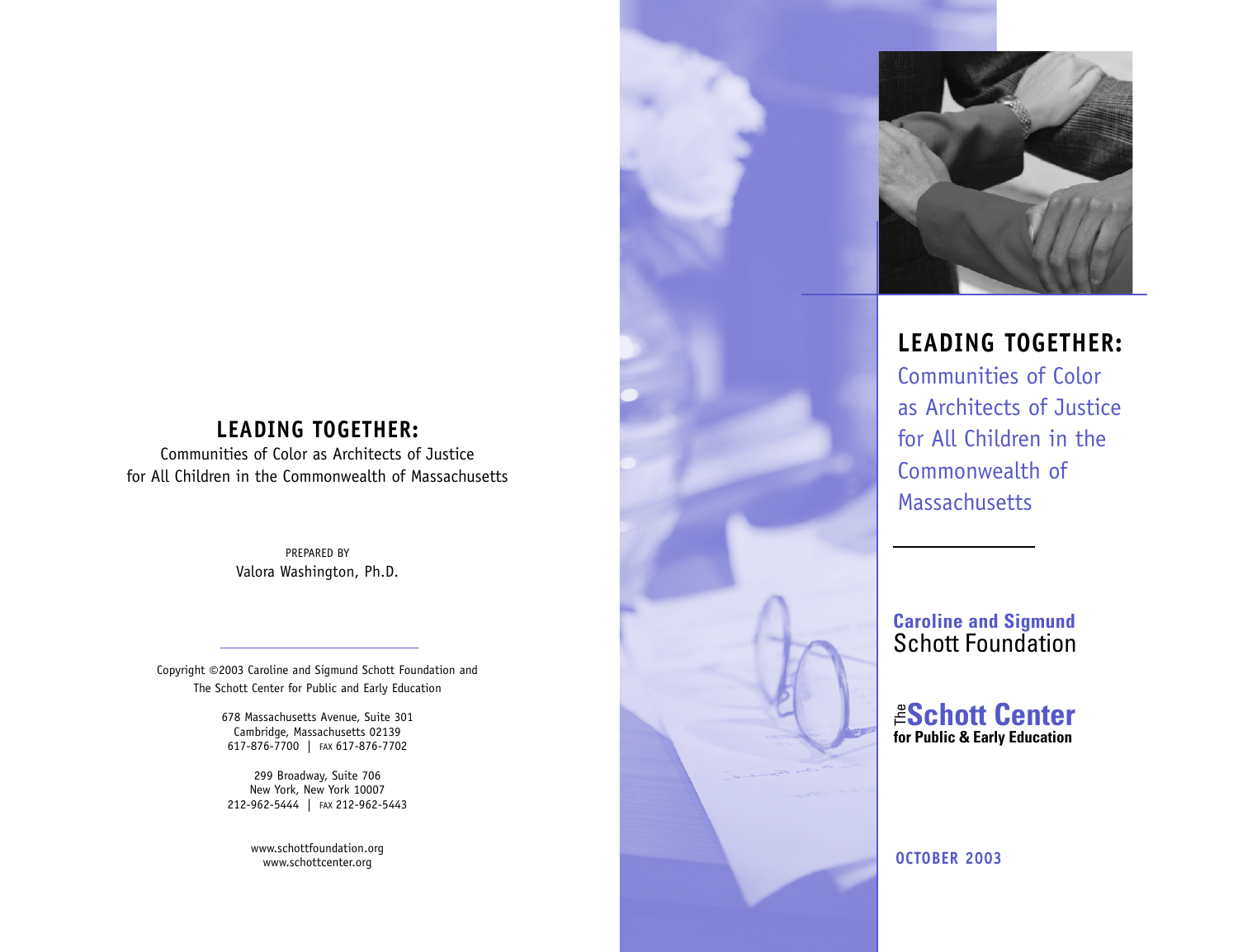# Introduction

Massachusetts, home of the first public schools in America, $1$  faces another leadership opportunity: the chance to offer early education for all of its young residents. There is growing consensus among key education and business leaders that investing in high quality, universal prekindergarten programs would be significant and wise: A series of longitudininal studies have shown that early education provides a strong foundation for the development of human capital as well as for economic growth.2 Early education not only promotes "school readiness,"3 it also prepares children for greater financial and personal success in their adult lives.4 Unquestionably, "early education for all" is an idea whose time has come.

Supporting public and early education is the mission of the Caroline and Sigmund Schott Foundation and The Schott Center for Public and Early Education. Through a belief that diverse leadership is essential if equity and excellence are to be assured in early education, Schott has supported organizations that:

- Advance **legislative** remedies to achieve equality in educational opportunity;
- Challenge unfair practices through **litigation**;
- Support **leadership** and professional development opportunities;
- Use Schott resources as seed capital to **leverage**  additional funds; and
- Create new and strategic **linkages** among advocates.

Each of these strategies is rooted in Schott's belief that we, as a society, can set a course toward constructive and inclusive outcomes that will benefit everyone in the Commonwealth. Diverse perspectives are essential to the integrity and quality of change efforts. This, Schott believes, is the essence of our pluralistic democracy.<sup>5</sup>

Deeply rooted in the founders' commitment to social justice, Schott

seeks to ensure that early education is delivered in ways that are culturally appropriate and respectful of the home communities in which the children live. Indeed, our youngest residents are more likely than ever to represent a plethora of ethnic and linguistic heritage. Their families and communities must be heard throughout the public policy process, including initial discussion, planning and design as well as policy implementation and evaluation. How we collectively respond to this opportunity today will be the foundation of our collective prosperity, peace and potential *tomorrow*. Our immediate priority—as parents, teachers, policymakers and residents—is to prepare our children and ourselves for the wonderful opportunities that will emerge from our growing diversity.

To gather additional information about strategic opportunities to build public will for children, Schott convened four conversations with community and organizational leaders who have deep roots in Massachusetts, consistently support children's programming and are committed to work with communities of color. Participants in the "diversity dialogues" included a variety of ethnic and cultural backgrounds.6

Thirty-nine leaders participated in a series of four meetings held in March 2002. Three of the four diversity dialogues had a thematic focus on the needs of children with specific heritage: Latino, Asian and Black. The fourth dialogue focused on leadership and institutional challenges for communities of color.



It was anticipated that lessons learned from the dialogues would benefit the strategic thinking and professional development of all individuals who participated and the organizations from which they were drawn, as well as provide insight into the future programming of the Schott Foundation and the Schott Center.

This document shares the insights and reflections of the diversity dialogues. We are proud to present this summary of the hopes, goals and strategies of these thoughtful and talented professionals. Listen to the voices of outstanding leaders who shared with us five significant lessons: that diversity does indeed matter in the Commonwealth…that change strategies must invest in people and information… that effective strategies must include their communities as architects of change…that "leading together" is of great value…and that authentic leadership must remain closely connected to the families and communities served.

# Diversity **MATTERS** in the Commonwealth

The participants in all four dialogues agreed without reservation: diversity MATTERS in the Commonwealth—and it matters a great deal.

### **There are growing numbers of people of color in Massachusetts:**

- Asian Americans are the fastest growing racial group in Massachusetts, at about four percent of the population overall and eight percent in Boston. Between 1990 and 2000 the Asian population increased 68 percent.<sup>7</sup>
- Latinos had the highest numerical increase in growth of any other group, representing almost seven percent of Massachusetts' population. This population grew by 50 percent between 1990 and 2000.8
- African Americans make up about eight percent of the population in Massachusetts, increasing over 14 percent in the past decade.<sup>9</sup>

### **Diversity within these ethnic groups grew as well:**

• Within the Asian population, the fastest growing subgroups were the Hmong, Asian Indians, and Vietnamese.<sup>10</sup>



- Immigrants from the Caribbean and Africa have a higher share of the overall population than African Americans in Boston.<sup>11</sup>
- The Latino community experienced a huge growth in the number of people with heritage from Brazil. Community leaders have estimated the Brazilian population to be 250,000. Although no definitive numbers exist, some social scientists believe that the Greater Boston area may have the highest concentration of Brazilians outside Brazil.12

### **The communities of color tend to be younger, and therefore even more relevant to policy discussions about the education and the well being of children:**

- One fourth of the Asian American community is under seventeen; 9 percent of students enrolled in Boston schools are Asian; 4.4 percent of the school population in Massachusetts is Asian.<sup>13</sup>
- About 11 percent of all Massachusetts school children are Latino. This number increases to over 28 percent in Boston.<sup>14</sup>
- 8.5 percent of Massachusetts school children are African American. About 17 percent of these African American school children are in schools that are 90 percent or more minority schools.<sup>15</sup>

2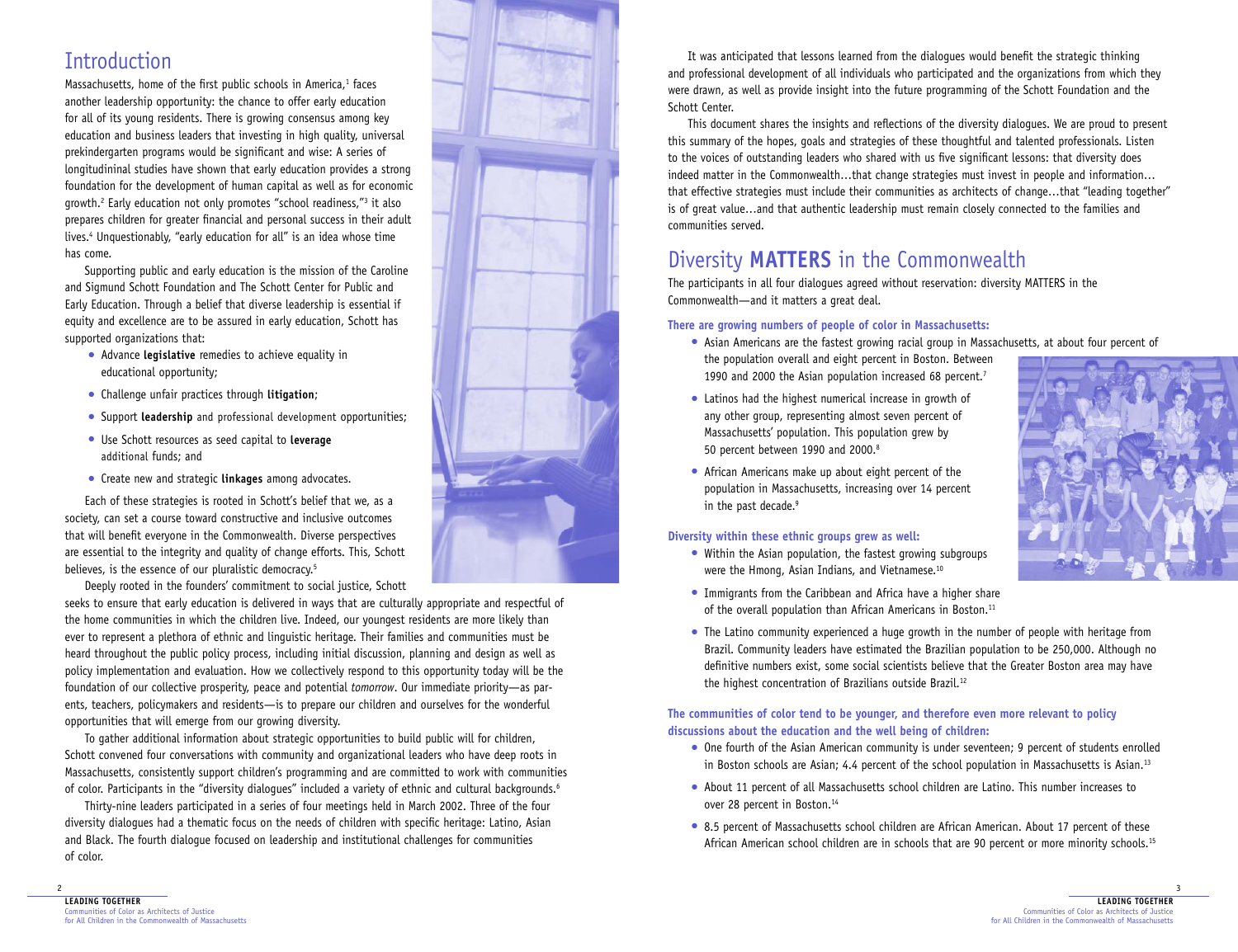The Boston Indicators Report<sup>16</sup> shows that more than half of the residents within the capital city of Massachusetts are people of color. Boston's population includes about 100 distinct ethnic and cultural groups. More than 140 languages are spoken in Boston homes. This report describes new immigrants as "revitalizing the regions' cities and replenishing the regions' workforce."

Ranking among the top tier of states in measures of child well being,<sup>17</sup> Massachusetts has historically been viewed as a place of educational innovation. Still, the advantages available to some children in the Commonwealth are not available to all. Poverty rates, for example, vary dramatically by race (one of every twelve white children is poor compared to one in two Latino children and one in three African American children).18 The immediate and long-term impact of growing up in low income families is well documented.<sup>19</sup> These children tend to have more difficult school experiences.<sup>20</sup> The social costs are also high: every year a child spends growing up in poverty has an estimated cost of \$11,800 in lost future productivity over his/her working life.21 Still, Massachusetts spends 4.4 times more per prisoner than per public school pupil.<sup>22</sup>

Quality preschool is seen as a tool to address disparities between socioeconomic groups, and is viewed as integral to school reform. The absence of significant public investments in the education of young children has a disproportionate impact on children of color because they are more likely to be poor. Influencing public policy, therefore, is a priority strategy to facilitate equity and justice for these children. Addressing the possibilities for policy change, one participant pointed out:

*"In order to get universal pre-kindergarten which will benefit poor kids, you have to recognize that the legislature is majority white and suburban. The reality is that 25 percent of the children in Massachusetts are of color and 75 percent are white. Trying to add or create diversity in policymaking and build a diverse coalition—you can build awareness in different communities but then there is no infrastructure to support that awareness. There are challenges at every level and a*

*desperate need to support leadership at every level and have it be multi-faceted."* <sup>23</sup>

Noting the need for change at every level of decision-making, diversity dialogue participants first pointed to the Massachusetts state legislature. It was found that:<sup>24</sup>

- Only five of 170 state representatives were African American and two were Latino.
- Two African Americans were state senators.
- One Latino was voted in 2002 as the first Latino state senator in Massachusetts.
- The membership of city councils and school committees similarly lacks diversity.

"If we are the **architects of change,** the programs will serve us." **Mary Jo Marion** *Associate Director Mauricio Gastón Institute* experiences of being "the only" person of color at key program or policy meetings. Participants spoke about the pressures they felt to be the spokesperson for an entire group. Another common experience was having their general ideas and contributions ignored—often to be embraced later when voiced by a white person. One member offered her historical analysis for this situation:

*"The field of early childhood education has been conceptualized and led by white women. There are deep issues of research, practice, teacher preparation and leadership that need to be addressed. We need clarity in communities of color in order to create a public debate that engages all of us."*

Most were less philosophical. Participants affirmed that, all too often, members from their communities were asked for feedback about a policy or program affecting their community after the program or policy was already designed:

*"Communities of color are often regarded as the troops who come in at the ninth of ten meetings to bless or support other peoples' initiatives."*

Suggestions to mainstream organizations and tables of power were often met with resistance or, even worse, were "unheard" or patronized. One member described her colleagues' frustration at a state policy meeting:

*"They had to fight to say one or two things…it feels like they are hitting their heads against a brick wall."*

This sense of isolation is hardly unique to the Commonwealth. On a national level, leaders of color express much the same sentiment:

*"The success of our work…depends on the ability of community leaders of color to take an active, central role in developing policy solutions. Yet repeatedly, this nation's most talented, credible and dedicated advocates are excluded from critical decisionmaking venues. As a woman of color working at the intersection of implementation and policy regarding issues affecting children, families, and community, I am constantly amazed by how frequently I am nearly the only person of color present when policy is being discussed and decided."*<sup>25</sup>

Cultural differences in group participation were also noted. Passion in speech is "authentic" in some cultures, but was interpreted as angry or ethnocentric in others. People of color felt their "voices" were often stereotyped; "fitting in" meant having to "re-voice" or strip their speech of the urgency felt in their communities.

The struggle to be "seen" and "heard" persists: a recent racial and ethnic profile of preschool teachers found that the teachers have less diversity than the children they teach.26 And, "acknowledged leadership" in the field of early childhood includes a greater proportion of males, Caucasians and associates of universities and institutes of higher learning than constitutes the larger early childhood workforce.<sup>27</sup> Child care providers are typically women (over 98 percent), including one-third of whom are women of color.<sup>28</sup> Yet, dialogue participants described females of color in the early childhood workforce as concentrated in classroom or support roles, important contributors who nevertheless do not have the flexibility in their schedules to attend professional meetings or policy discussions that often occur during the workday:

We Must be **ARCHITECTS** of Change

Akin to the lack of diversity in legislative bodies is the challenge of including diverse leadership at local and state professional bodies and advocacy tables. A clear message across all four dialogues was that the professional voices of people of color, and specific remedies to advance the quality of life for children of color, were often received with reserve, if they were received at all.

A sense of professional isolation and marginalization was expressed poignantly and repeatedly by accomplished professionals of Asian, African and Latino heritage. Virtually every individual related

4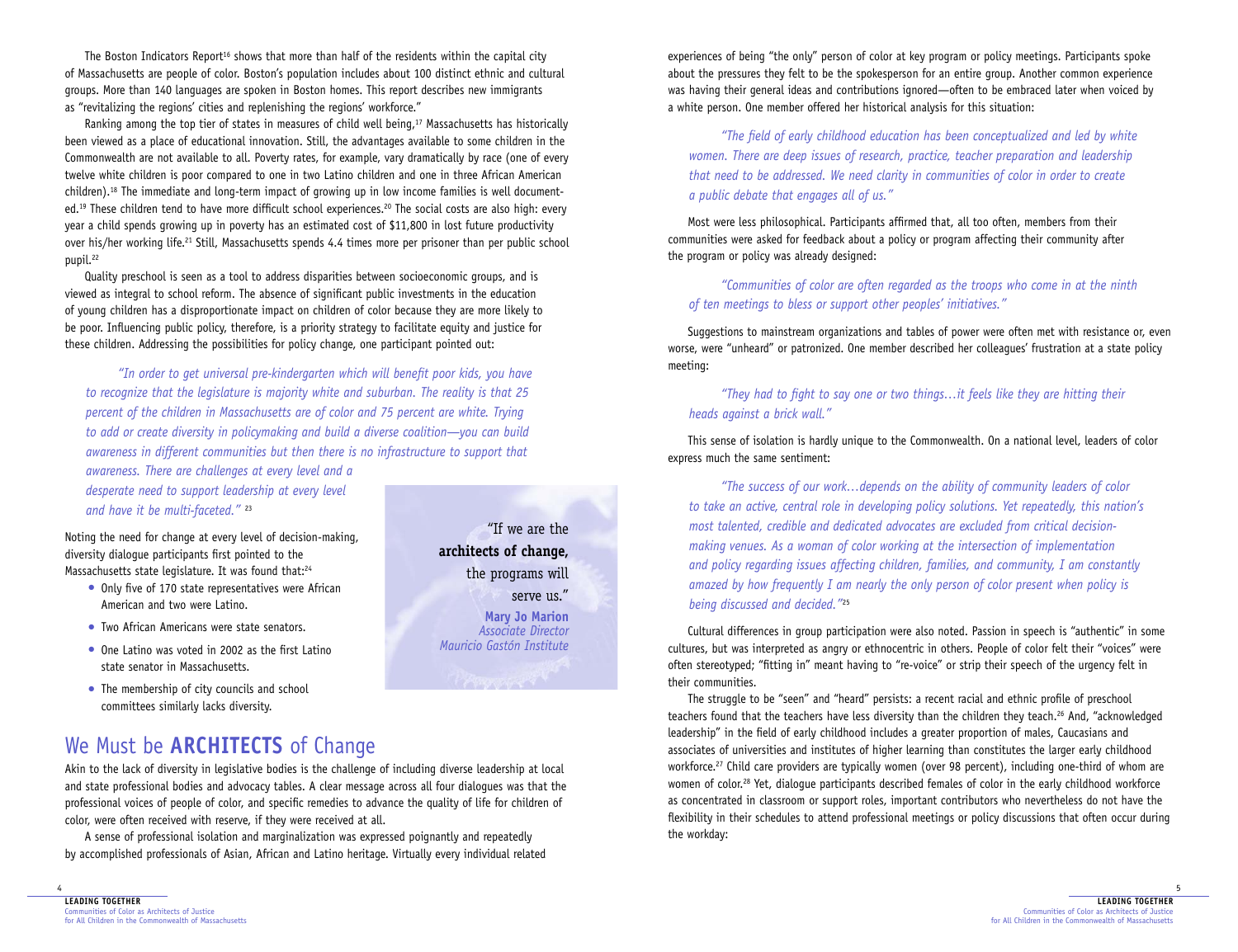### *"Even African American directors are few and far between. There is a real lack of access for upward mobility."*

There is concern that neither children nor programs are best served by these inequities in opportunities for leadership.

## Change Strategies should **INVEST IN PEOPLE** and Information

Three areas of potential change generated the most discussion among dialogue participants:

- **1** The working conditions and opportunities for the child care workforce
- **2** Building public will
- **3** The need for data to support program and policy planning.

**WORKING CONDITIONS AND LEARNING OPPORTUNITIES FOR THE CHILD CARE WORKFORCE** are so vastly inferior as to threaten the potential for children's optimal growth and development. While participants differ in opinion about current efforts to raise minimum qualifications for the child care workforce, all agree that funding and policy supports are necessary to help those now in the field meet new requirements. Relatively positive examples of what could be done to help providers earn academic credentials occurred as a result of Congressional mandate (half of Head Start teachers had to have associate degrees by 2003)<sup>29</sup> and by a lawsuit in New Jersey (many providers now have bachelors degrees).30 Such extensive policy and funding support is not yet available to support higher education for child care workers in Massachusetts:

Higher education must be an important and engaged partner in any change strategy. Without fiscal and policy support, higher education does not necessarily lead to parity in compensation, compared to public school teachers.<sup>31</sup> In Massachusetts, like other states,<sup>32</sup> preschool teachers are poorly paid, with an average salary of \$21,060.<sup>33</sup> Given these wages, it is not surprising that the workforce turnover rate is estimated at nearly 30 percent in Massachusetts.<sup>34</sup> Our children pay the ultimate cost: a 2001 study found that more than 66 percent of Massachusetts private preschool classrooms did not provide the type of rich language environment that research shows is essential to children's language and cognitive development.35

*"The early childhood workforce is so demoralized. They don't view themselves as professionals but as babysitters. They don't see that what they do can have a lifetime impact on children."*

### *"In this field people feel undervalued, underappreciated, unsupported and unrecognized."*

**INFLUENCING PUBLIC WILL** is seen as a key factor in creating the conditions for systemic change. Diversity dialogue participants imagined that greater public understanding about the value of the early years would increase public will to invest in quality care. A public education media campaign was proposed.<sup>36</sup>

*"We need to change society's view of the importance of early childhood. In order for that to happen we have to go to different communities and really understand how*

*they view early childhood education, in their own values, and how we can connect those values to the research about the importance of early childhood."*

Creating a movement for early education would be enhanced, participants suggested, by additional data about the complex diversity among Commonwealth residents. **THE NEED FOR DATA ABOUT CHILDREN OF COLOR** was suggested strongly in each of the four dialogues. This information is needed to share with the public as well as for program and policy planning.

Policy recommendations would be enhanced by data about preschool children that is disaggregated by race, ethnicity, nationality and income level.<sup>37</sup> Statistical data about early childhood education and care is fragmented, inconsistent and inadequately funded.<sup>38</sup> Participants cited several examples where the lack of information was a barrier to service, advocacy, training and decision-making:

- **1** The rise in immigration from all ethnic groups compounds the difficulty of collecting data about specific race and ethnicities. For example, are Haitian and Cape Verdean immigrants counted as African Americans? Is anyone who speaks Spanish served appropriately when grouped as Latino despite different cultural origins? Is the designation "Asian" the best way to collect or analyze data for people of varying origin, such as Chinese, Japanese or those from India?
- **2** How do new immigrants of different ethnic groups make their child care choices? Who and what influences this decision-making?

A central question and recommendation related to the need

to translate child development research and program information in ways that serve parents and providers from different groups:

*"We have the research on the importance of early childhood, but how do we connect it to practice?"*

*"The importance of early childhood doesn't reach the parents or doesn't reach them in a way they can really understand it."*

Families need high quality, full day, full year preschool options. Early education resources must reduce distinctions between "care" and "education." Yet, there is concern that neither state government agencies nor legislative bodies are sufficiently diverse, nor sufficiently grounded in community, to formulate or resolve these questions:

*"They don't track the data by race and ethnicity. It's their excuse to do nothing."*

## "When I think about the **need for leadership**,

I think about how we don't know where Latino children are and that is a real void in terms of what is known about the type of care Latino children are using. Also, **where are parents getting their information from?** We have to do significant outreach to Latino families, how they get their information about child care and how they use this information is a real issue." **Marta T. Rosa**

*Executive Director Child Care Resource Center, Inc.*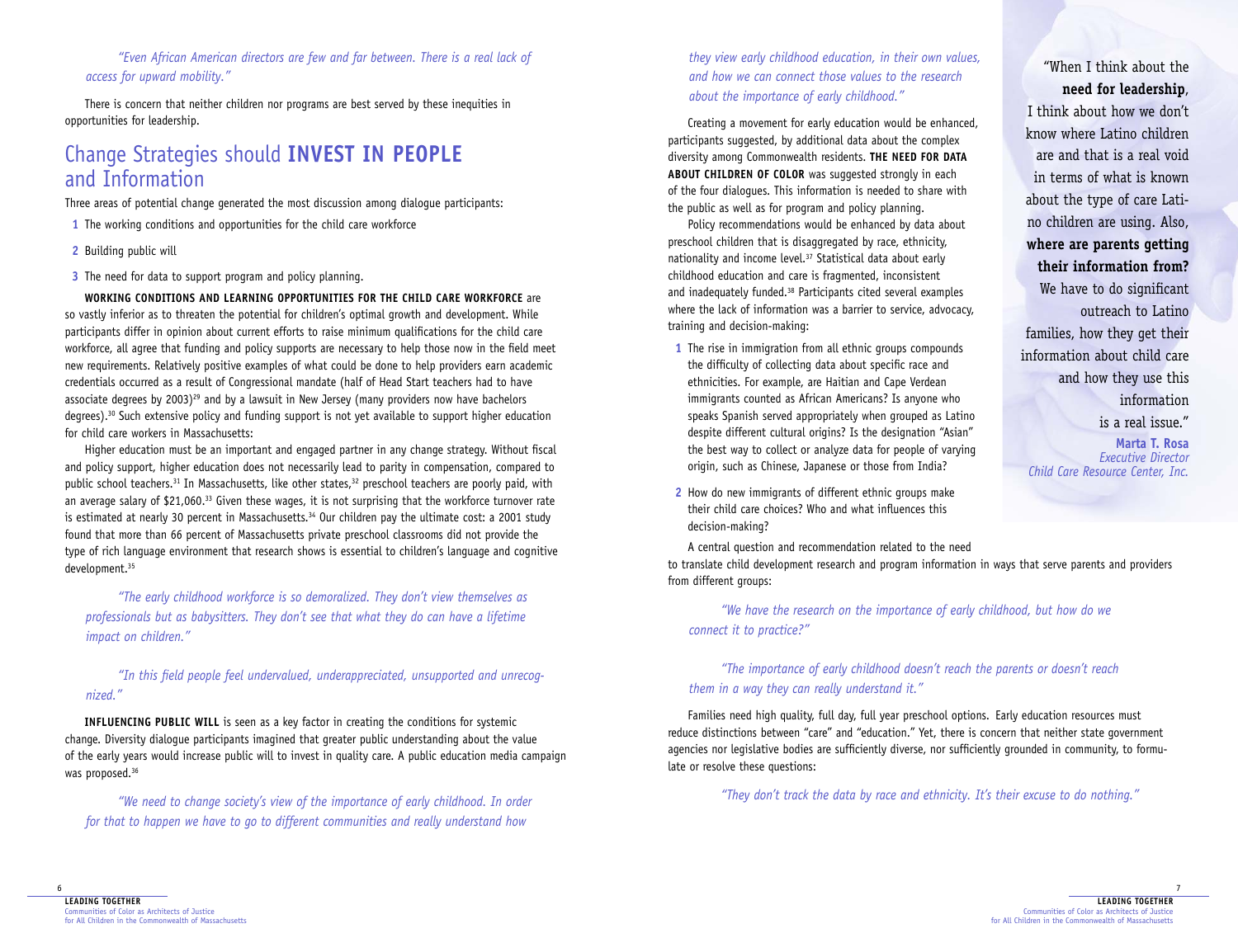## Leading Together **REPRESENTS OUR VALUES** and a Strategy that Works

Effective implementation of strategies for change will require shared vision and collective action, dialogue participants agreed. Acting alone, few professionals are prepared to handle the complex realities of child and family life in the Commonwealth today.

In the past, local communities of color have not been called upon to play major roles in shaping the course of change.<sup>39</sup> As a result, these communities have relied heavily on developing their own structures and institutions to serve their needs and to advocate for their often-neglected interests.

Thinking about change for children in the 21st century evoked strong reactions:

### *"We won't be 'window dressing' at the table. There needs to be a significant amount of people at the table who care about diversity."*

Debate ensued within and across dialogues about the goals and purposes of building leadership for children in communities of color. While many participants expressed the importance of joining and influencing mainstream institutions, others expressed a strong desire to build within the emergent communities:

*"I can't wait for the mainstream organizations to change. We need to push our own communities to change the mainstream."*

*"We are torn between increasing community capacity and working to change the mainstream world. We don't have the capacity to do both.'*

*"The current early childhood leadership has been in control (for decades) and they are not ready to step aside and share that power. There is a reluctance to share those tables and those tables don't cater to how we participate."*

*"The onus isn't on us to change them, but they need to hear our voices. When we are in an institution, we can influence by being the dissident voice in the group."*

*"It is difficult to sit at the policy tables, but we have to be there! It is not enough* to think we can create our own table.

In contrast, people spoke passionately about the strength and validation they experienced at community-based leadership and professional development circles:

*"At MassLeap*<sup>40</sup> *we train leaders, but they don't want to go sit at those tables. They want to stay in their communities where they feel validated and empowered."*

*"The few diverse people who are successful are called upon to participate in too many committees and activities. That's why developing new leadership is so important."*

*"There is no forum for networking. Mentorship and role models are lacking…we need some kind of continuous forum."*

An important value emerged: the desire to lead and work for change *together* rather than working in the more traditional "individual leader" mode. Social change strategies were seen as deeply rooted in the skills and capabilities that emerge from, and are rooted in, the cultural, spiritual, and social conditions that shape their community. Competency and capacity are not determined by wealth or educational and professional level. Grassroots leaders are the countless individuals who effect positive change in Massachusetts communities in ways that may not be known or acknowledged outside of their neighborhoods.

*"How do we recognize our leaders? We look at community impact more than individual credentials."*

Collective voice is seen as a key variable in challenging or expanding the thinking of established or "acknowledged" leaders. In this way, a greater atmosphere of receptivity would exist toward the perspectives, ideas and information that new voices brought to the table—voices not easily shut off, ignored or marginalized.

*"Leaders need to groom other leaders to take their place, not just use leadership for their own egos."*

*"The role of charismatic leader doesn't provide enough value for the community, because that role is focused on one person, and one person is not enough."*

## **AUTHENTIC LEADERS ACT**, Sustain Links with Families and Communities

Leaders *act*, emphasized the dialogue participants. They are distinguished by their intuitive knowledge of how to get things done, how to cultivate new relationships, and how to influence others—as well as by their refusal to lose contact with or give up on their communities as they gain more influential roles.<sup>41</sup> The dialogue participants spoke respectfully about these authentic leaders and described them as persons having great empathy for, and knowledge about, the children and families with whom they worked or served:

*"Our job is to help families figure out how to engage in shaping policy on a community, state and national level. When that work is done, change happens."*

*"The root is at the family level…policy has to nurture that root."*

"When we ask ourselves **why some kids make it** and others do not, intuitively we know that early experiences play a large role. The **more positive experiences** we can provide early on, the more we can prevent. The reason we need to broaden the discussion beyond education is that we need to talk about family. As a diverse country, we **bring different values and these values are not necessarily negative**, but positive and can contribute to the overall community. Early childhood education is not just about education. It's about family support. The kids who are having problems are the kids who don't understand who they are. If we do good early childhood education, then we help them understand who they are and what their strengths are." **David Moy**

*Agency Director Boston Chinatown Neighborhood Center*

9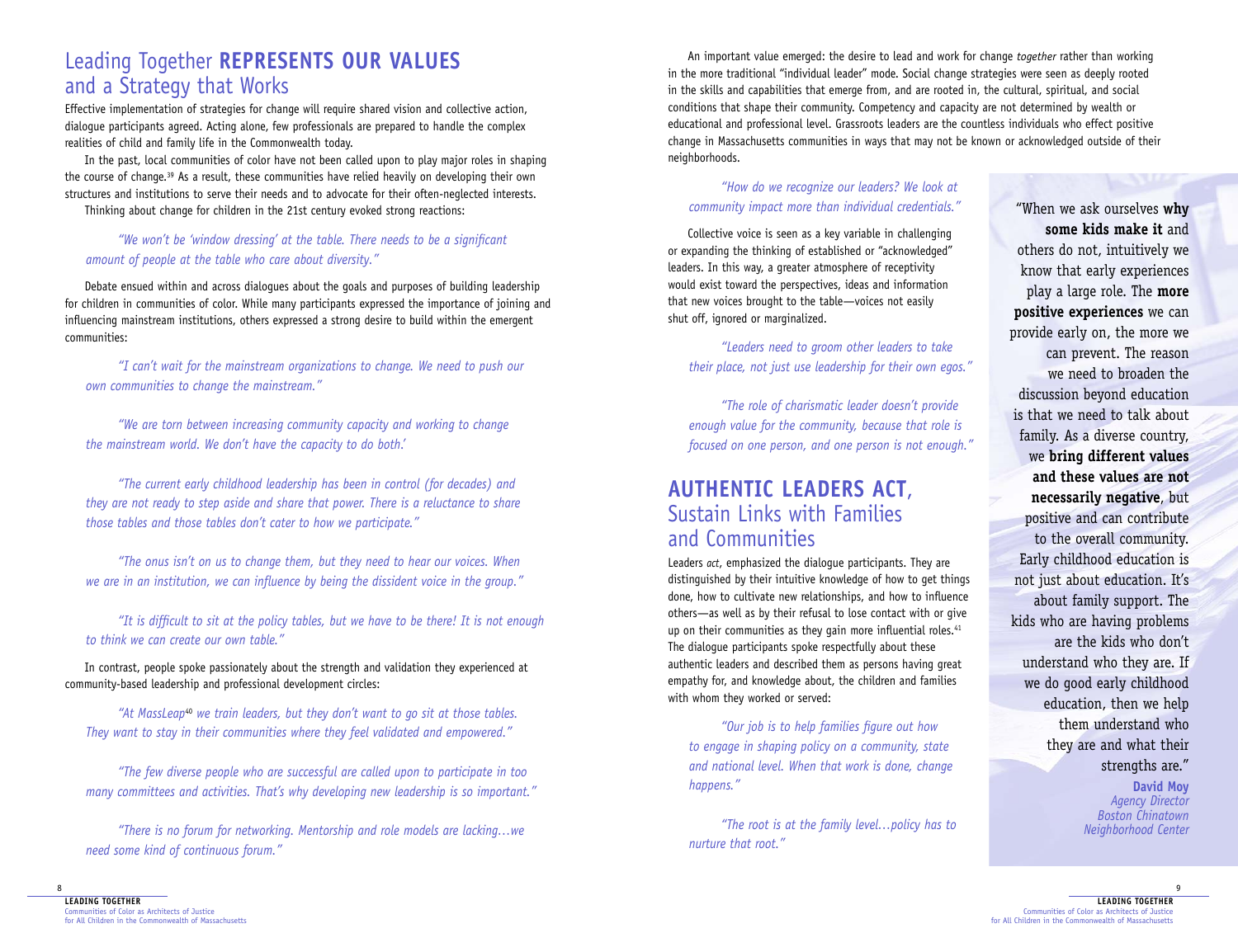*"How can we mobilize parents so that they will act and not just be educated? Providers can work with families to engage in legislation, but in order to do that, we need the connection to their lives and to the community. When people see their values reflected, then they will be engaged."*

In essence, authentic leaders integrate their roles at both the grassroots and institutional levels. The roles of the "authentic leaders" are to bring new participants to the decision-making tables and to use their knowledge and skills to inform and catalyze others. Individual talent then becomes a platform for mobilizing community change process and public will. One participant called this:

*"Charging in both directions."*

#### Another noted that:

*"Indigenous leadership [is] necessary for sustainability."*

Seeking justice will require that:

*"Service oriented organizations should have more of a civic orientation."*

Caution was advised, however, as participants in each dialogue group discussed the economic fragility and pressure facing some community-based organizations.

*"Before we focus on organizing, we need to realize that the community organizations themselves are weak."*

### *"There are significant resource capacity issues."*

Several participants spoke of the difficulty of overtaxing existing organizations that may not have early childhood issues on their agendas, but whose plates are already overfull with issues such as voter registration, housing, and k-12 education issues.

Also noted was the belief among some participants that the issue of gender is sometimes a barrier to advancing issues of early education in community-based organizations. One example of this view expressed across ethnic groups was stated this way:

**Everybody can be great…** because anybody can serve. You don't have to have a college degree to serve. You don't have to make your subject and verb agree to serve. You only need a **heart full of grace**. A **soul generated by love**. **Martin Luther King, Jr.**

*"Many organizations are run by Latino males and they may have difficulty seeing the value of early childhood education. It is still considered a woman's job and the family's job."*

## New **LEADERSHIP** Pathways

Schott's role was not to critique what was shared, but to recognize the privilege of listening to these four groups of respected and thoughtful leaders.<sup>42</sup> We were impressed that several key themes emerged independently across these diverse communities of highly regarded leaders. We were humbled by their commitment and dedication to young children and to their communities. We recognized the few opportunities for strategic dialogue:

*"These conversations are gold. What we've done at this meeting is a microcosm of what needs to happen on a regular basis."*

**While the five themes were similar across groups, and all groups addressed issues of culture, language, data, policy, family, and community, there were differences in points of emphasis.** 

- The Latino dialoque spoke most directly about the impact of speaking a primary language other than English as a major barrier to career advancement and leadership opportunity. Another area of emphasis was leveraging collective emergent power.
- The Asian American dialogue pointed out the paucity of data and the need for information and research. Community organizing was also recognized as an important strategy.
- The African American dialogue reflected a deep sense of heritage and "place" in Massachusetts. Interestingly, some dialogues referred to the African American community history of organizing and protest as a prototype for change. The dialogue focusing on black children, while acknowledging past successes, focused on the need for a paradigm shift as the concept of "diversity" expands.

In all four dialogues about creating change for children, the sense of sharing a comparable fate emerged, even though there is by no means homogeneity, even within groups.

*"If the boat goes down" stated one participant talking about the various Latino groups, "we will all be in it."*

### *"It is necessary for the Asian, Latino, and African American communities to come together."*

Overall, participants urged each other and their organizations to continue to encourage diversity in the field of early care and education, as well as in advocacy and research. Yet there is a strong recognition that demographic diversity does not necessarily predetermine any particular outcome.<sup>43</sup> For example, child poverty did NOT improve during the Commonwealth's economic boom times, and the poverty rates have only worsened in recent years.<sup>44</sup>

Given the significant challenges in the field of early care and education, there is a clear and compelling need for dynamic leadership at all levels. Such a leadership strategy would be transformational (of systems and of communities) and would be focused on issues of equity and justice. We are encouraged by the inclusive, democratic and collective vision of leadership expressed by the dialogue participants. Leading change for children in communities of color is essentially a question about how we will share power in our democracy.

10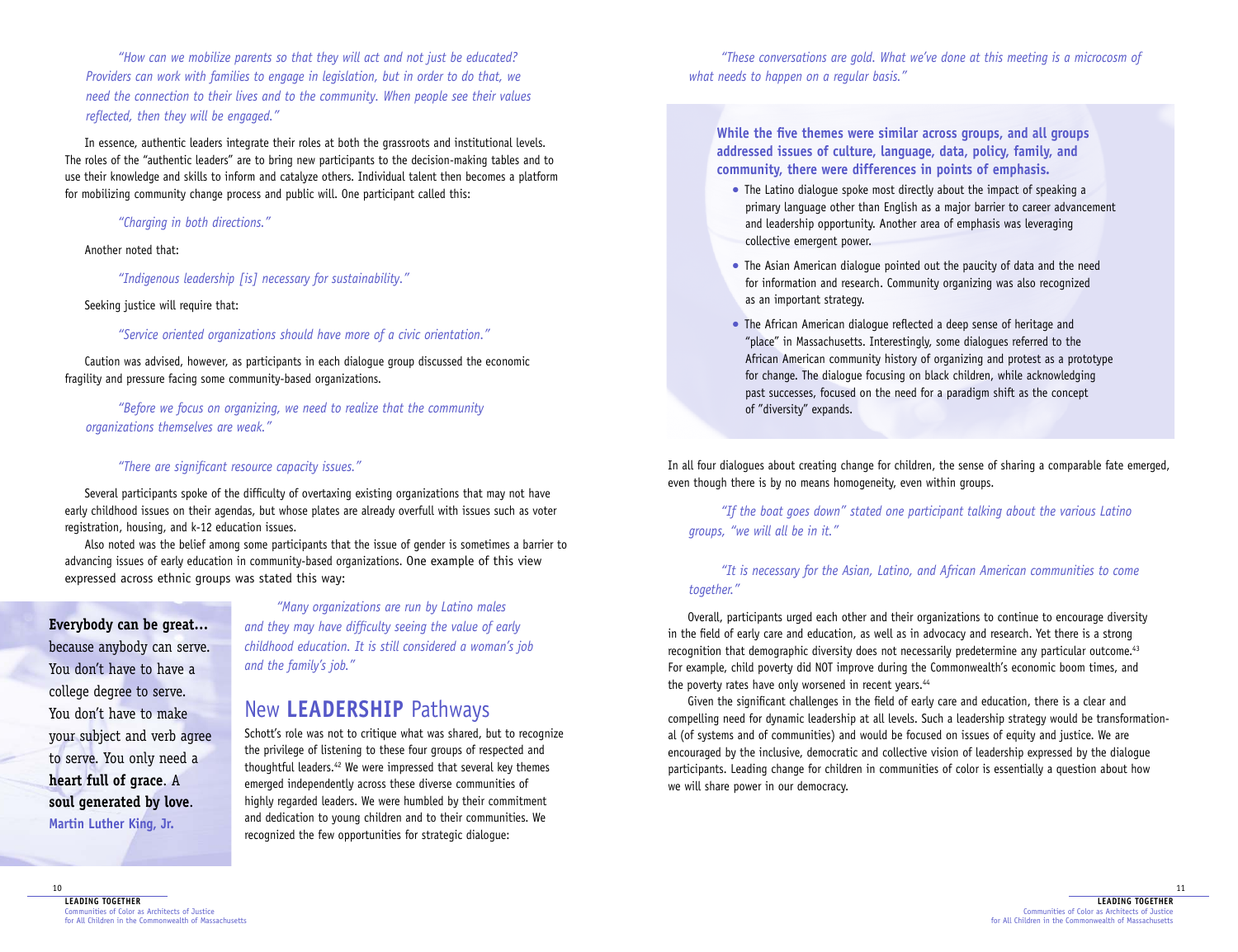**for Research and Technical Assistance** Tamara Bates Dr. Theresa Mayberry-Dunn **Appreciation is Expressed to the Following Persons for Reviewing this Document** Dr. Rosa A. Smith *President, Caroline and Sigmund Schott Foundation and The Schott Center for Public and Early Education* Tamara Bates *Program Consultant, Early Care and Education, Caroline and Sigmund Schott Foundation and The Schott Center for Public and Early Education*  Korynn Schooley *Program Associate, Gender Equity, Caroline and Sigmund Schott Foundation and The Schott Center for Public and Early Education*  Doug Baird *Associated Early Care and Education* Costanza Eggers-Piérola *Education Development Center* Hanna Gebretensae *Boston Chinatown Neighborhood Center*  Mary Jo Marion *Mauricio Gastón Institute* Theresa Mayberry-Dunn *Grace Hill Settlement House* Jeri Robinson *Boston Children's Museum*

**Special Thanks for Organizing Dialogues,** 

#### Dialogue Participants

**Early Childhood Leadership, Public Policy and Latinos** Senator Jarrett T. Barrios *Massachusetts State Senate* Angel Bermudez *Boston Foundation* Costanza Eggers-Piérola *Education Development Center* Mary Jo Marion *Mauricio Gastón Institute* Moraima Mendoza *Spanish American Union* Marta T. Rosa *Child Care Resource Center, Inc.* Lourdes Sariol *The Childcare Project* Cecilia Ugarte *Massachusetts School Age Coalition* Pastor Samuel Acevedo *Congregación de León de Judas* 

#### **Early Childhood Leadership, Public Policy and Asian Americans**

Hanna Gebretensae *Boston Chinatown Neighborhood Center* Gregory Kim *Institute for Asian American Studies* Hazel Kim *John Hancock Financial Services*

#### 12

**LEADING TOGETHER** ities of Color as Architects of Justice for All Children in the Commonwealth of Massachusetts

### Gene Lee

*Nellie Mae Education Foundation* Pastor Tom Lee *Chinese Evangelical Church* Tom Louie *Massachusetts English Plus Coalition* Wendy Luk *Boston Chinatown Neighborhood Center* David Y.S. Moy *Boston Chinatown Neighborhood Center*

Wayne Ysaguirre *Associated Early Care & Education* Mary Wong

*Cambridge Kids' Council*

#### **Early Childhood Leadership, Public Policy and Africian Americans**

Judith Alexandre *Parent-Child Home Program* Sharon Scott-Chandler *Child Care Choices* George Greenidge *National Black College Alliance* George Thorn *Black Ministerial Alliance* Robert Lewis Jr. *The National Conference for Community and Justice* Karen Mapp *Institute for Responsive Education* Davida McDonald *Child Care Resource Center, Inc.* Theresa Perry *Wheelock College* Christine Robinson *Brazelton Foundation* Jeri Robinson *Boston Children's Museum* Beverly Smith *Lesley University* James C. Ward

*Early Childhood Centers, Springfield*

#### **Leadership and Institutional Challenges**

Ron Ancrum *Associated Grant Makers* Councilor Felix Arroyo *Boston City Council* Doug Baird *Associated Early Care and Education* Roger Brown *Bright Horizons Family Solutions* Margaret Blood *Strategies for Children* Elizabeth Smith *Hyams Foundation* Robert Wadsworth *Boston Foundation* Mary Walachy *Irene E. and George A. Davis Foundation*

### **RESOURCES**

- 1 See Massachusetts Education Laws of 1642 and 1647. Retrieved from http://www.state.ma.us/statehouse/ed\_timeline\_text.htm
- 2 Barnett, W.S. (1996). *Lives in the balance: Age-27 benefit-cost analysis of the High/Scope Perry Preschool Program.* Monographs of the High/Scope Educational Research Foundation, Number 11. Ypsilanti, MI: High/Scope Press. Campbell, F.A., Famey, C.T., Pungello, E.P., Sparling, J. and Miller-Johnson, S. (2002). Early childhood education: Young adult outcomes from the Abecedarian project. *Applied Developmental Science*, 6, 42-47. Reynolds, A.J. (2000). *Success in Early Intervention: The Chicago Child-Parent Centers.* Lincoln, NE: University of Nebraska Press.
- 3 The Massachusetts Governor's Commission on School Readiness. (2001). *School readiness in Massachusetts: A report of the Governor's Commission on School Readiness.* Boston, Massachusetts: Office of Child Care Services and Department of Education. Washington, V., Johnson, V. & McCracken, J. (1995). Grassroots works: Getting children and schools ready for each other. Washington, DC: National Association for the Education of Young Children.
- 4 See Barnett, W.S. (1996). *Lives in the balance: Age-27 benefit-cost analysis of the High/Scope Perry Preschool Program.* Monographs of the High/Scope Educational Research Foundation, Number 11. Ypsilanti, MI: High/Scope Press. Campbell, F.A., Famey, C.T., Pungello, E.P., Sparling, J. & Miller-Johnson, S. (2002). Early childhood education: Young adult outcomes from the Abecedarian project. Applied Developmental Science, 6, 42-47. Reynolds, A.J. (2000). *Success in Early Intervention: The Chicago Child-Parent Centers.* Lincoln, NE: University of Nebraska Press.
- 5 Washington, V. & Andrews, J.D. (1998). *Children of 2010.* Washington, D.C.: National Association for the Education of Young Children.
- 6 See Diversity Dialogues participant list in this document.
- 7 Institute for Asian American Studies. (2003). *A Report on Asian Americans in Massachusetts.* University of Massachusetts, Boston.
- 8 Jones, C. (2002). State's largest numerical growth of Latinos is in Boston. *The Newsletter of the Mauricio Gastón Institute for Latino Community Development and Public Policy*, Fall 2002. Boston, MA: University of Massachusetts.
- 9 U.S. Census Bureau (2000). Profile of General Demographic Characteristics: 2000, Massachusetts. Table DP-1.
- 10 Institute for Asian American Studies. (2003). *A Report on Asian Americans in Massachusetts.* Boston, MA: University of Massachusetts.
- 11 Logan, J.R. & Deane, G. (2003). *Black diversity in metropolitan America.* Lewis Mumford Center: University of Albany. Retrieved from http:mumford1.dydns.org/cen2000/BlackWhite/BlackWhite.htm.
- 12 David Rockefeller Center for Latin American Studies, Harvard University (2003). *Brazilians in the greater Boston area.* Retrieved from http://www.fas.harvard.edu/~drclas/regions/brazil/brainbos.html. Some dialogue participants stated that the definition of Brazillians within the United States ethnic structure is still a topic of discussion within the Brazilian population: some Brazilians consider themselves to "Latino" and others do not.
- 13 Institute for Asian American Studies. (2003). *A Report on Asian Americans in Massachusetts.* Boston, MA: University of Massachusetts.
- 14 U.S. Census Bureau (2000). Census 2000 Summary File 1. See http://factfinder.census.gov/
- 15 Massachusetts Department of Education (2003). Retrieved from http://profiles.doe.mass.edu/
- 16 Kahn, C. & Pradhan, G. (2002). Creativity and innovation: A bridge to the future. *A Summary of the Boston Indicators Report 2002.* Boston Foundation.
- 17 Annie E. Casey Foundation (2003). Massachusetts Kids Count 2003 Data: Profile for Massachusetts. Retrieved from http://www.aecf.org/cgi-bin/kc.cgi?action=profile&area=Massachusetts. Also, Children's Defense Fund (2003). Children in Massachusetts. Retrieved from http://www.childrensdefense.org/states/state\_profiles.htm
- 18 Annie E. Casey Foundation (1997). *Massachusetts families: Working and still poor.* Massachusetts Committee for Children and Youth: Massachusetts Kids Count.
- 19 Barnett, W.S. (1998). *Long-term cognitive and academic effects of early childhood education on children in poverty.* Preventive Medicine, (27) 204-207.
- 20 Annie E. Casey Foundation (1997). *Massachusetts families: Working and still poor.* Massachusetts Committee for Children and Youth: Massachusetts Kids Count.
- 21 Children's Defense Fund (2003). *Key facts on poverty.* Retrieved from http://www.childrensdefense.org/fs\_cpfaq\_facts.php
- 22 Sherman, A. (2003). *Poverty matters: The cost of child poverty in America*. Washington, DC: Children's Defense Fund.
- 23 This and all subsequent non-attributed quotes are from the "Diversity Dialogues" sponsored by the Schott Foundation in March 2003.
- 24 The Commonwealth of Massachusetts (2003). House Member of the 183rd General Court. List of Members for the 2003-2004 Season. Massachusetts Black Elected Officials: 21st Century Black Massachusetts Conference January, 2003 Conference Brochure. Rodriguez, C. (2002, November 9). *Activists encouraged by turnout of Latinos in Boston.* Boston Globe.